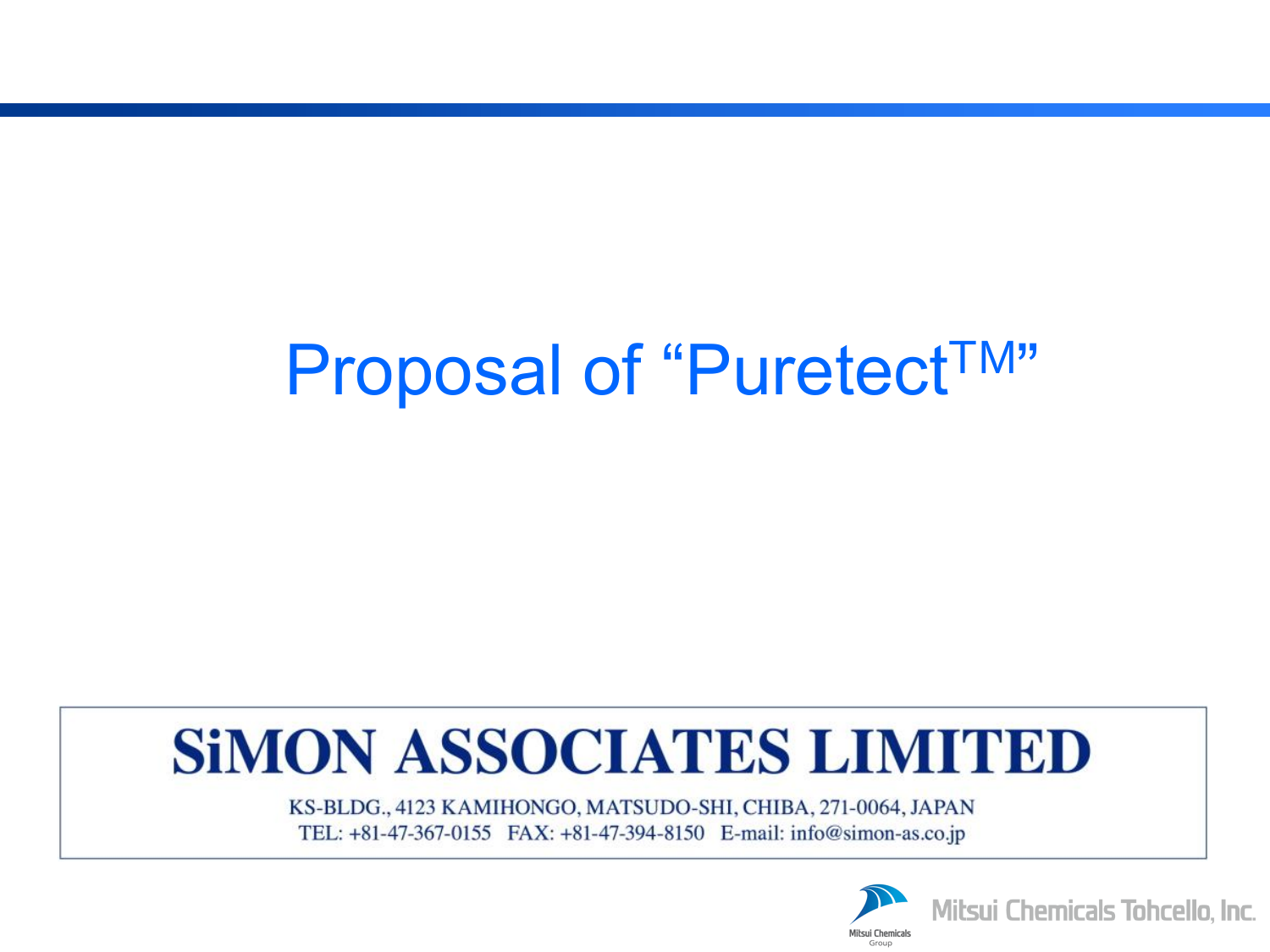### **1.** Competence of Puretect<sup>TM</sup> as lens saver tape

**Puretect is a "Pure" protective film originated from combination of resin formulation technology of Mitsui Chemicals and clean process Technology of Mitsui Chemicals Tohcello.**

**Puretect is designed as a liner less tape though Puretect have sufficient adhesive strength for lens saver, It can provide you reduction of rubbish. The high technologies make it possible to develop unique stability for sticking and peeling.**

**Puretect is environmental friendly not to evolve toxic gas by combustion and able to recycle because of the all polyolefin source.**

**PuretectTM will provide you a solution for your process problems!**



KS-BLDG., 4123 KAMIHONGO, MATSUDO-SHI, CHIBA, 271-0064, JAPAN TEL: +81-47-367-0155 FAX: +81-47-394-8150 E-mail: info@simon-as.co.jp

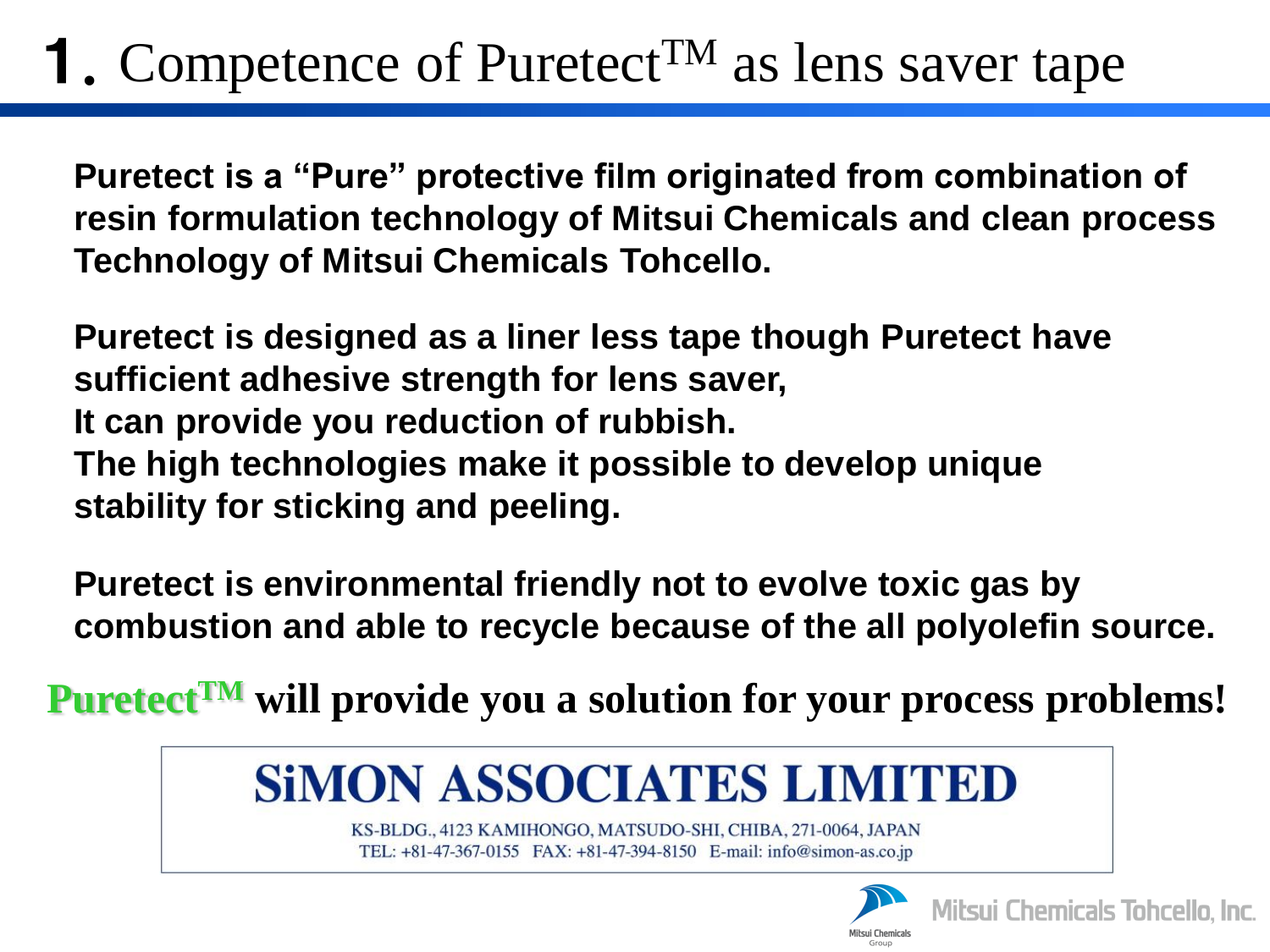## 2. PURETECT<sup>TM</sup> "SA-GB4"



Puretect is co-extrusion film derived from polyolefins not to leave any contamination after peeling

#### **SIMON ASSOCIATES LIMITED**

KS-BLDG., 4123 KAMIHONGO, MATSUDO-SHI, CHIBA, 271-0064, JAPAN TEL: +81-47-367-0155 FAX: +81-47-394-8150 E-mail: info@simon-as.co.jp

> **Milsui Chemicals** Group

icals Tohcello, Inc.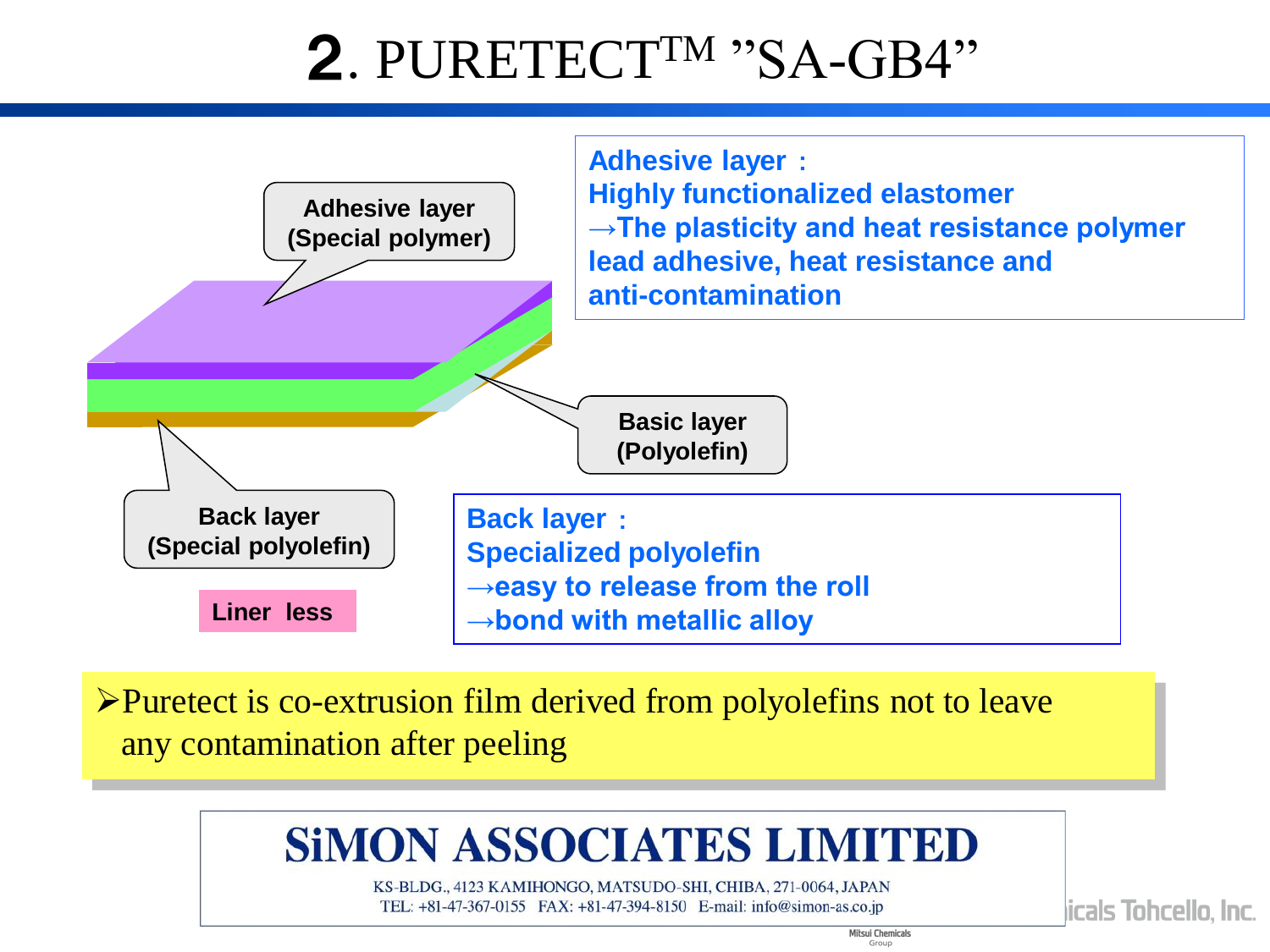## 3. Property of Puretect<sup>TM</sup> SA-GB

| item                                        | unit       | <b>SA-GB4</b>                                                        | <b>Competitive</b>      |
|---------------------------------------------|------------|----------------------------------------------------------------------|-------------------------|
| type                                        |            | Non-glue                                                             | glue                    |
| <b>Film color</b>                           |            | light blue                                                           | light blue              |
| <b>Thickness</b>                            | μm         | 120                                                                  | 120                     |
| <b>Adhesive strength</b><br>(acrylic plate) | $N/50$ mm  | 22                                                                   | 19                      |
| <b>Adhesive strength</b><br>(Metal alloy)   | $N/50$ mm  | $\overline{\mathbf{4}}$                                              | $\overline{\mathbf{4}}$ |
| Young's modulus                             | <b>MPa</b> | 100                                                                  | 100                     |
| <b>Liner</b>                                |            | <b>Liner free</b>                                                    | Paper type              |
| <b>Proposal</b><br>application              |            | Ophthalmic lens saver<br>High adhesive strength to lens and<br>alloy |                         |

**Measuring method of adhesive strength** 

: **peeling speed 300mm/min**、  **peeling angle 180**°

**These value are representative not but specification. The quality or recipe might be change.**



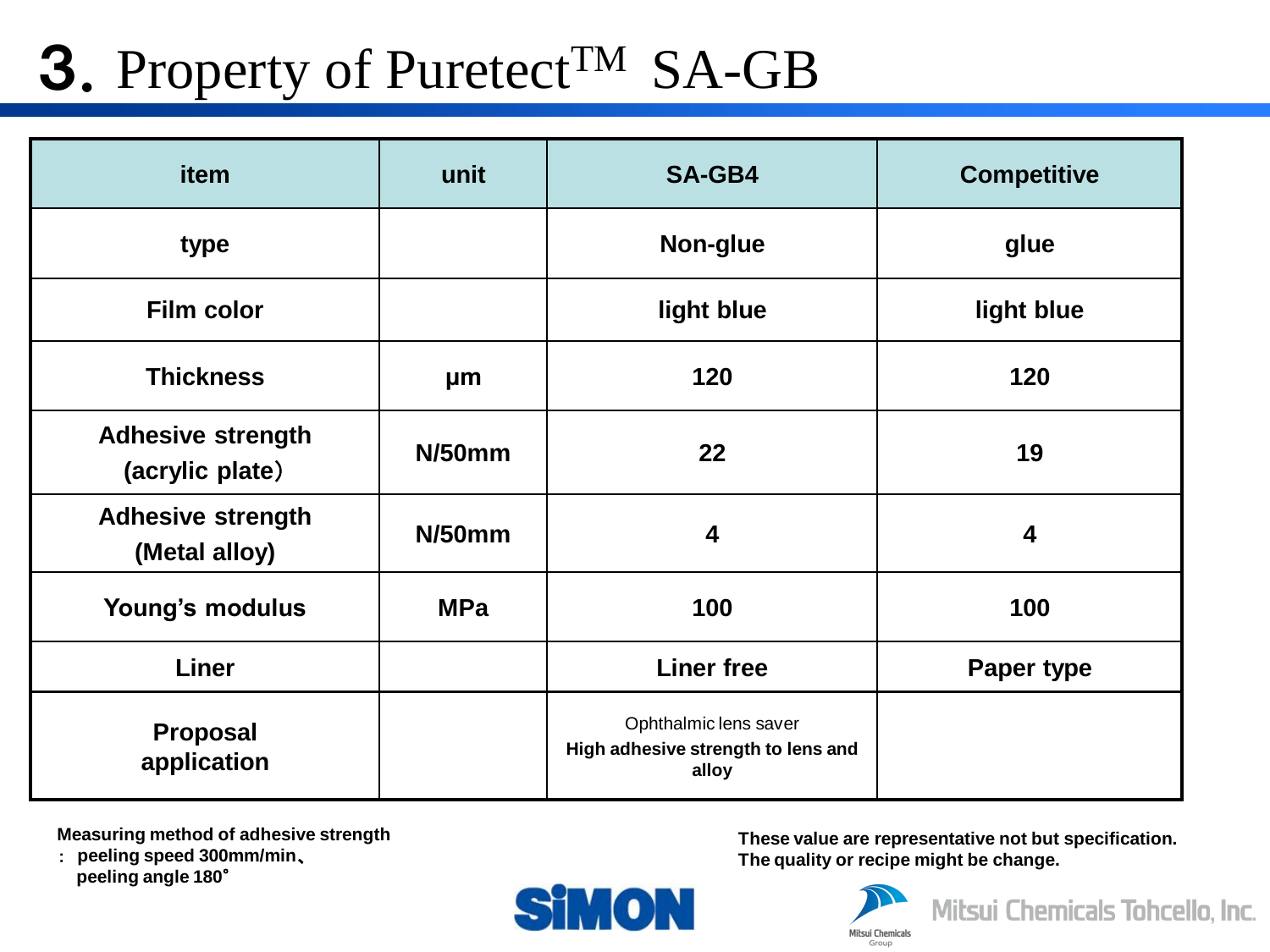#### 4. Distinction of Puretect<sup>TM</sup> SA-GB



**Low peeling speed = hard to peel off High peeling speed = easy to remove**

**Puretect has high adhesive strength at low peeling speed and low at high peeling speed**



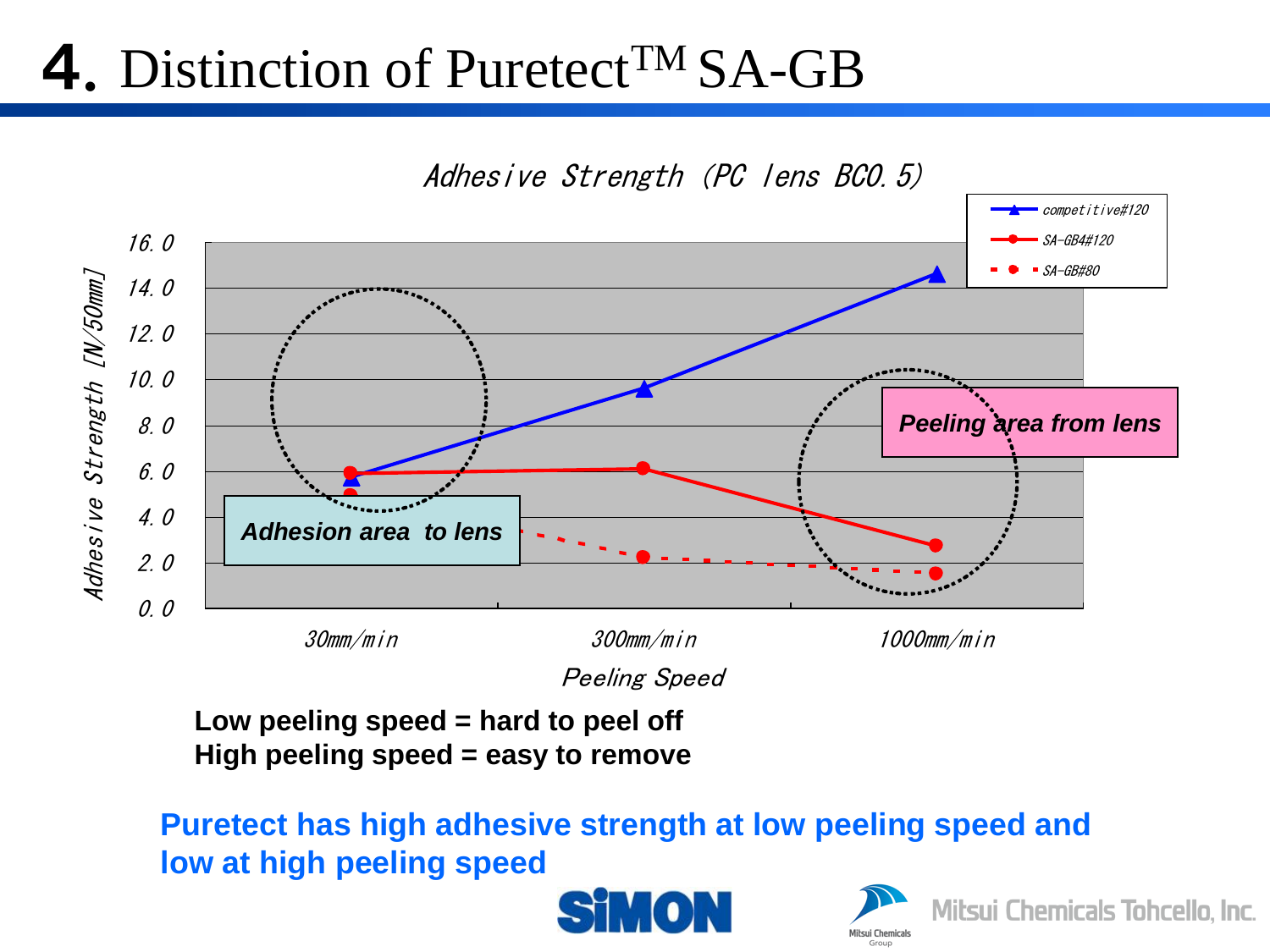#### 5. **SURFACING TAPE, SAGB4**















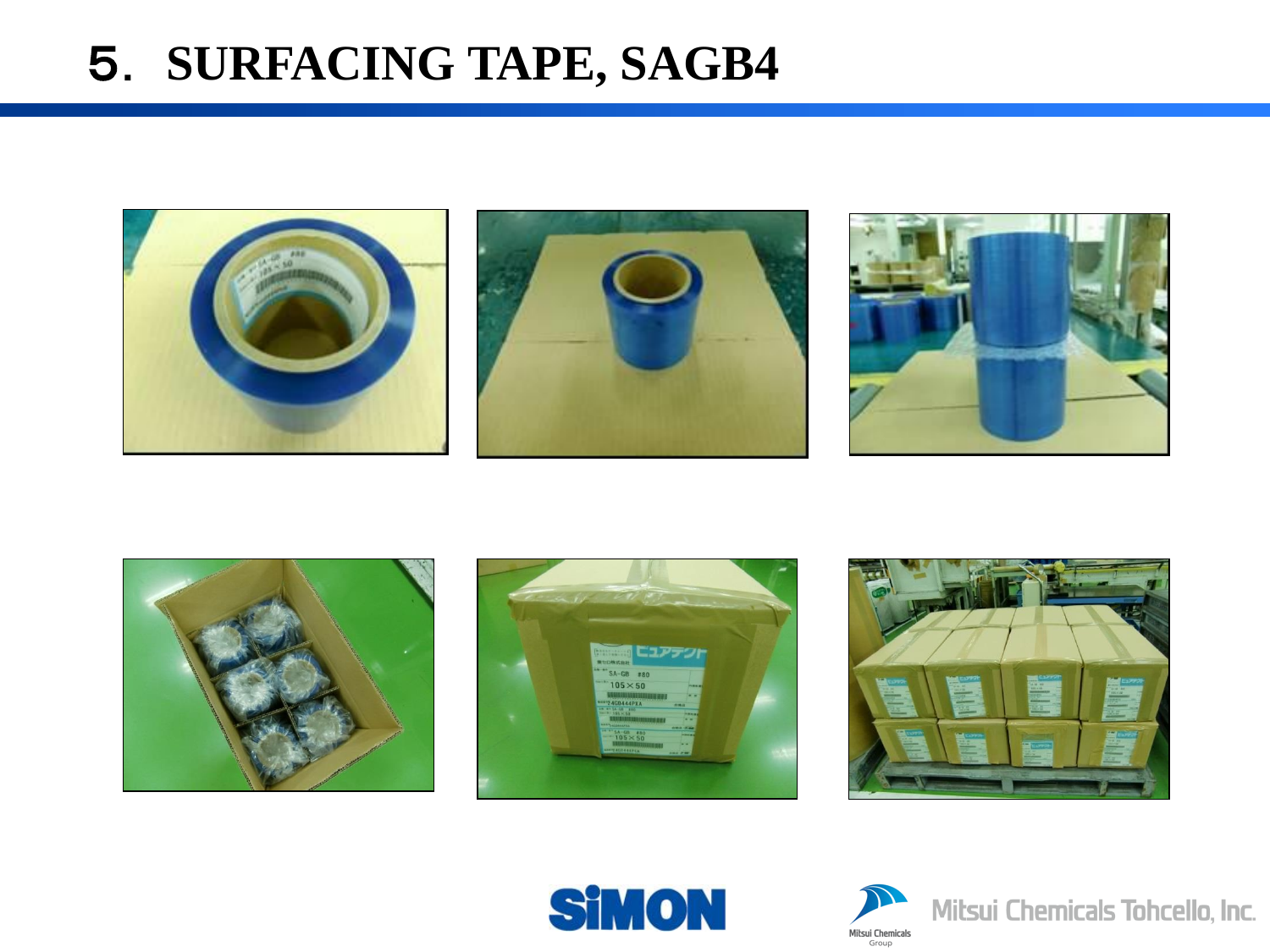#### ①**Q&A Surfacing tape, SAGB4**

Q1: Which temperature alloy is it designed to work with? Low Temp  $47^{\circ}\text{C}(117 \text{ F})$  or High  $60^{\circ}\text{C}(140 \text{ F})$ ?

A1: Regarding to alloy, majority labs have used it Temp  $47^{\circ}\text{C}(117)$ F) and  $60^{\circ}C(140)$  F) for many years with a reputation.

Q2: Has it been tested with different materials such as CR39, Mid and High Index, PC, Trivex?

A2: Yes, it has. It works for CR39, Mid and High Index, PC, Trivex.

Q3: What about lens coatings?

A3: Available for hard coating and non-coating.

#### **SIMON ASSOCIATES LIMITED**

KS-BLDG., 4123 KAMIHONGO, MATSUDO-SHI, CHIBA, 271-0064, JAPAN TEL: +81-47-367-0155 FAX: +81-47-394-8150 E-mail: info@simon-as.co.jp



**Mitsui Chemicals Tohcello, Inc.**